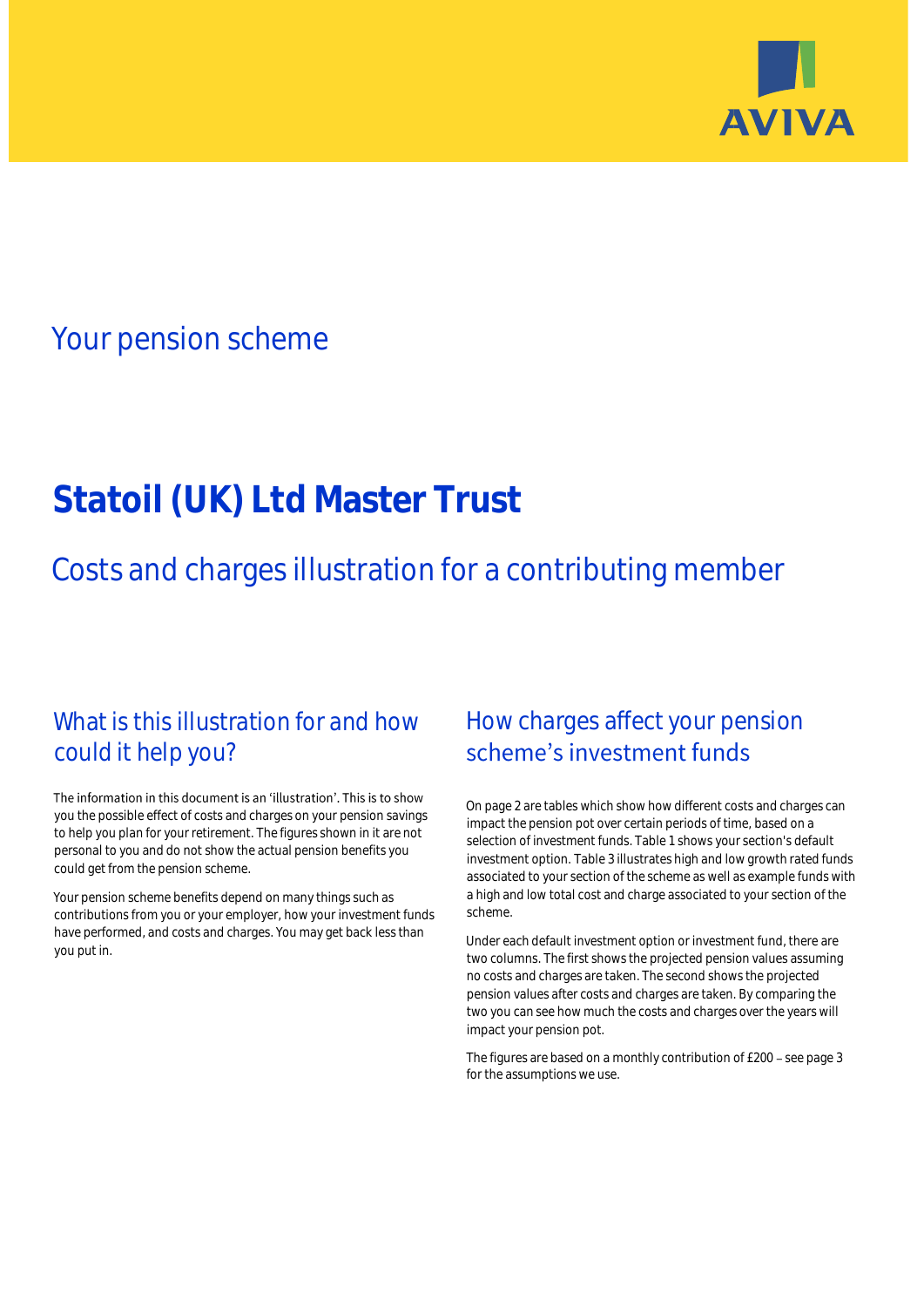### **Table 1**

| Illustration of effect of costs and charges on the Default Investment Option in<br><b>Statoil (UK) Ltd Master Trust</b> |                                                                           |                                    |  |  |  |  |  |  |
|-------------------------------------------------------------------------------------------------------------------------|---------------------------------------------------------------------------|------------------------------------|--|--|--|--|--|--|
|                                                                                                                         | <b>My Future</b>                                                          |                                    |  |  |  |  |  |  |
|                                                                                                                         | Assumed growth rate 3.2% (p.a.)<br>Assumed costs and charges 0.45% (p.a.) |                                    |  |  |  |  |  |  |
|                                                                                                                         |                                                                           |                                    |  |  |  |  |  |  |
| At end of year                                                                                                          | Projected value assuming no                                               | <b>Projected value after costs</b> |  |  |  |  |  |  |
|                                                                                                                         | costs and charges are taken                                               | and charges are taken              |  |  |  |  |  |  |
| $\mathbf{1}$                                                                                                            | £2,390                                                                    | £2,380                             |  |  |  |  |  |  |
| $\overline{2}$                                                                                                          | £4,800                                                                    | £4,780                             |  |  |  |  |  |  |
| 3                                                                                                                       | £7,240                                                                    | £7,190                             |  |  |  |  |  |  |
| 4                                                                                                                       | £9,700                                                                    | £9,610                             |  |  |  |  |  |  |
| 5                                                                                                                       | £12,200                                                                   | £12,000                            |  |  |  |  |  |  |
| 10                                                                                                                      | £25,100                                                                   | £24,500                            |  |  |  |  |  |  |
| 15                                                                                                                      | £38,600                                                                   | £37,300                            |  |  |  |  |  |  |
| 20                                                                                                                      | £52,900                                                                   | £50,400                            |  |  |  |  |  |  |
| 25                                                                                                                      | £68,000                                                                   | £64,000                            |  |  |  |  |  |  |
| 30                                                                                                                      | £84,000                                                                   | £78,000                            |  |  |  |  |  |  |
| 35                                                                                                                      | £101,000                                                                  | £92,500                            |  |  |  |  |  |  |
| 40                                                                                                                      | £117,000                                                                  | £106,000                           |  |  |  |  |  |  |
| 45                                                                                                                      | £132,000                                                                  | £118,000                           |  |  |  |  |  |  |
| 50                                                                                                                      | £145,000                                                                  | £128,000                           |  |  |  |  |  |  |

### **Table 2**

| List of Funds included in the Default Investment Option |                       |                    |
|---------------------------------------------------------|-----------------------|--------------------|
| <b>Fund name</b>                                        | <b>Total Cost and</b> | <b>Growth Rate</b> |
|                                                         | Charge (p.a.)         | (p.a.)             |
| Av MyM My Future Growth                                 | 0.47%                 | 3.60%              |
| Av MyM My Future Consolidation                          | 0.42%                 | 2.40%              |
|                                                         |                       |                    |
|                                                         |                       |                    |
|                                                         |                       |                    |
|                                                         |                       |                    |
|                                                         |                       |                    |
|                                                         |                       |                    |
|                                                         |                       |                    |
|                                                         |                       |                    |

#### **Aviva Life & Pensions UK Limited.**

Registered in England No. 3253947. Registered office: Aviva, Wellington Row, York, YO90 1WR. Authorised by the Prudential Regulation Authority and regulated by the Financial Conduct Authority and the Prudential Regulation Authority. Firm Reference Number 185896. **aviva.co.uk** TEMP GFI NG071309 09/2018